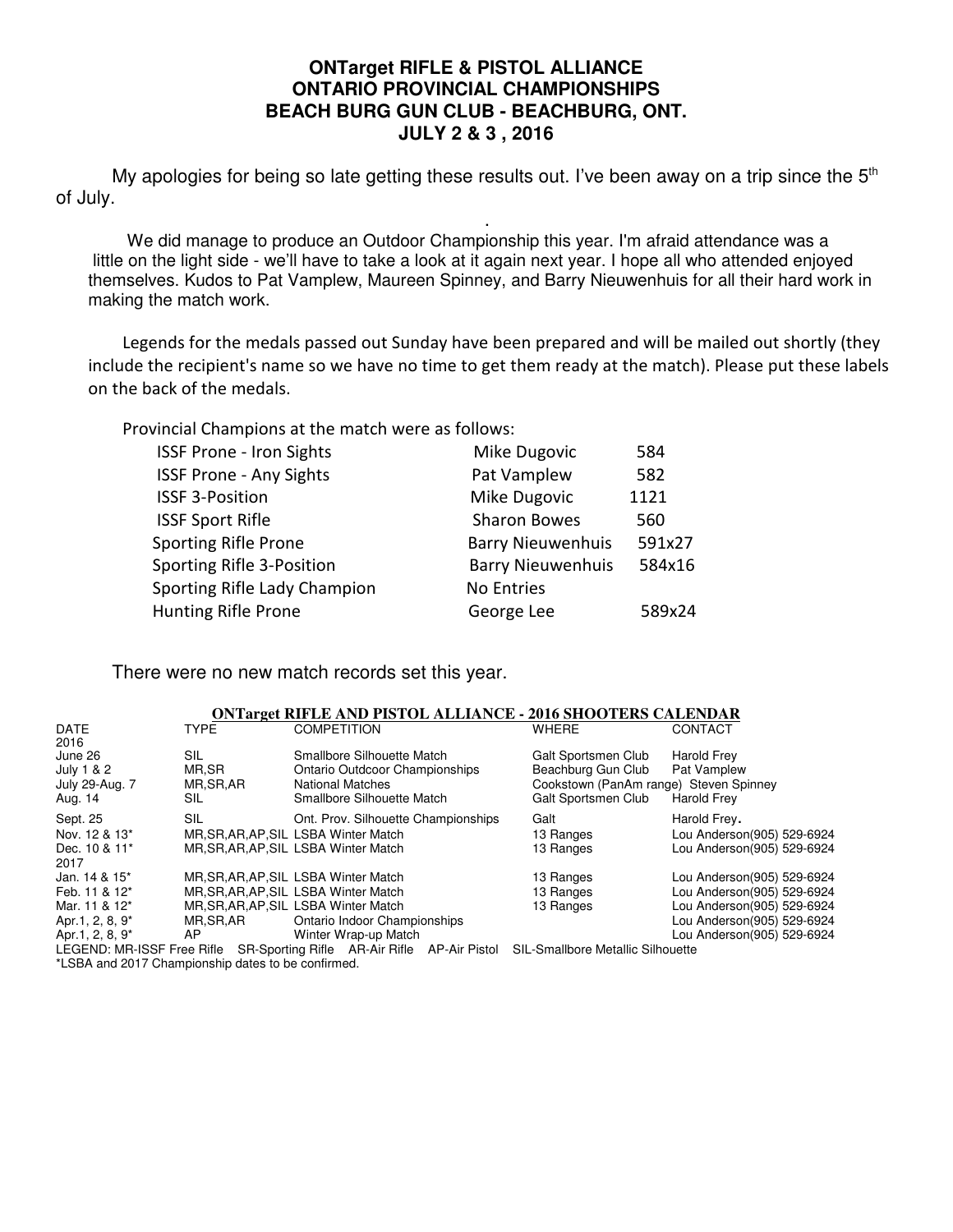| <b>Sporting Rifle Prone</b>                                             |       |                |  |    |  |          |  |                                           |  |    |  |              | <b>DAILY</b>                                       |   |
|-------------------------------------------------------------------------|-------|----------------|--|----|--|----------|--|-------------------------------------------|--|----|--|--------------|----------------------------------------------------|---|
| #<br><b>Name</b>                                                        |       | PR Class<br>#1 |  | #2 |  | #3<br>#4 |  | #5                                        |  | #6 |  | <b>TOTAL</b> |                                                    |   |
| 103 Barry Nieuwenhuis                                                   |       | ON MA          |  |    |  |          |  | 99 X 3 98 x 3 98 x 5 98 x 6 99 x 5 99 x 5 |  |    |  |              | 591 x 27                                           |   |
| 102 George Lee                                                          |       | ON MA          |  |    |  |          |  | 99 x 7 98 x 4 98 x 4 97 x 3 99 x 6 98 x 5 |  |    |  |              | 589 x 29                                           |   |
| 111 Thomas Yeung                                                        |       | ON MA          |  |    |  |          |  |                                           |  |    |  |              | 96 x 3 99 x 6 98 x 8 97 x 3 99 x 6 98 x 4 587 x 30 |   |
|                                                                         |       |                |  |    |  |          |  |                                           |  |    |  |              |                                                    |   |
| 109 Sufei Xu                                                            | ON EX |                |  |    |  |          |  | 97 x 1 97 x 4 94 x 0 96 x 3 98 x 2 94 x 0 |  |    |  |              | $576 \times 10$                                    |   |
| 108 George Sawicki                                                      | ON EX |                |  |    |  |          |  | 92 x 1 92 x 2 93 x 2 96 x 1 95 x 0 98 #   |  |    |  |              | 566 x                                              | 6 |
|                                                                         |       |                |  |    |  |          |  |                                           |  |    |  |              |                                                    |   |
| 106 Michael Qiao                                                        | ON SS |                |  |    |  |          |  |                                           |  |    |  |              | 96 x 2 95 x 2 96 x 2 92 x 2 94 x 0 95 x 1 568 x    | 9 |
|                                                                         |       |                |  |    |  |          |  |                                           |  |    |  |              |                                                    |   |
| 110 Brian Gigon-Kocajda ON MM 96 x 5 89 x 2 88 x 0 88 x 0 94 x 2 93 x 0 |       |                |  |    |  |          |  |                                           |  |    |  |              | 548 x                                              | 9 |
|                                                                         |       |                |  |    |  |          |  |                                           |  |    |  |              |                                                    |   |
| 106 Michael Qiao                                                        |       | ON UR          |  |    |  |          |  | 96 x 2 95 x 2 96 x 2 92 x 2 94 x 0 95 x 1 |  |    |  |              | 568 x                                              | 9 |
| 110 Brian Gigon-Kocajda                                                 |       | ON UR          |  |    |  |          |  | 96 x 5 89 x 2 88 x 0 88 x 0 94 x 2 93 x 0 |  |    |  |              | 548 x                                              | 9 |
|                                                                         |       |                |  |    |  |          |  |                                           |  |    |  |              |                                                    |   |
| 118 Owen Onyschuk                                                       | ON JR |                |  |    |  |          |  | 95 x 2 94 x 1 98 x 2 ## x 2 ## x 6 99 x 4 |  |    |  |              | 586 x 17                                           |   |
| 120 Liam Smith                                                          | ON JR |                |  |    |  |          |  | 96 x 3 98 x 4 97 x 2 97 x 2 96 x 4 95 x 3 |  |    |  |              | 579 x 18                                           |   |
| 119 Carter Onyschuk                                                     | ON JR |                |  |    |  |          |  | 94 x 2 96 x 2 94 x 2 94 x 3 96 x 2 98 x 4 |  |    |  |              | $572 \times 15$                                    |   |
| 113 Weicong Zhong                                                       | ON JR |                |  |    |  |          |  | 90 x 2 93 x 2 90 x 1 89 x 0 86 x 2 93 x 3 |  |    |  |              | $541 \times 10$                                    |   |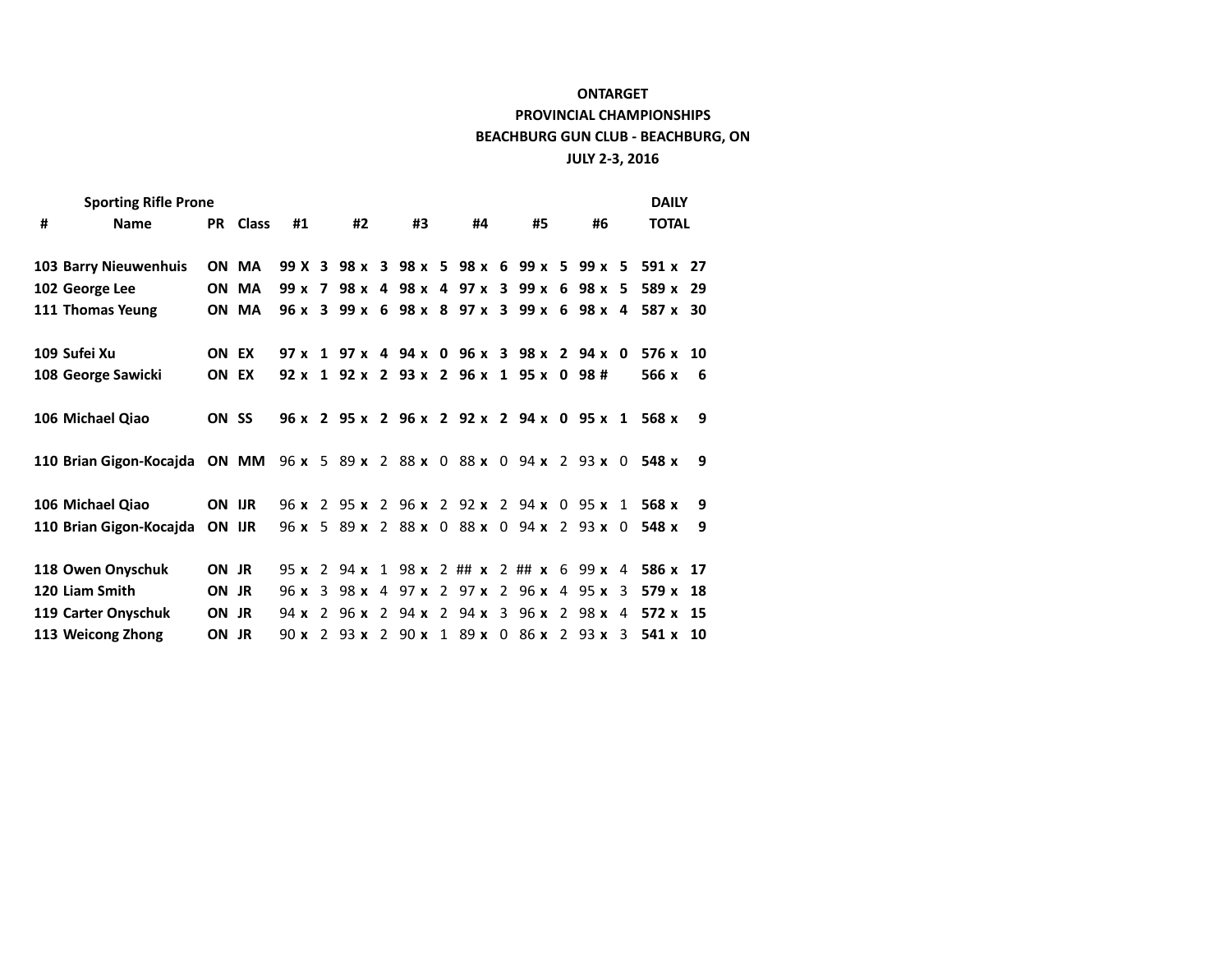|   | <b>Sporting Rifle 3-Position</b> |       |                 |      |       |                          |  |                 |  |                                    |  |                 |  |                             |  | <b>DAILY</b>    |   |  |
|---|----------------------------------|-------|-----------------|------|-------|--------------------------|--|-----------------|--|------------------------------------|--|-----------------|--|-----------------------------|--|-----------------|---|--|
| # | Name                             |       | <b>PR</b> Class |      | Prone |                          |  | <b>Standing</b> |  |                                    |  | <b>Kneeling</b> |  |                             |  | <b>TOTAL</b>    |   |  |
|   | <b>103 Barry Nieuwenhuis</b>     |       | ON MA           |      |       | $99x$ 3 $98x$ 3          |  |                 |  | $91 \times 0$ 99 $\times$ 6        |  |                 |  | $98 \times 299 \times 2$    |  | 584 x 16        |   |  |
|   | 111 Thomas Yeung                 |       | ON MA           |      |       | 96 x 3 99 x 6            |  |                 |  | $89 \times 0$ 90 $\times$ 0        |  |                 |  | $94 \times 2$ 98 $\times$ 2 |  | $566 \times 13$ |   |  |
|   | 106 Michael Qiao                 | ON SS |                 |      |       |                          |  |                 |  | $96 \times 2$ 95 x 2 92 x 0 93 x 4 |  |                 |  | $95 \times 1$ 96 $\times$ 0 |  | 567 x           | 9 |  |
|   | 106 Michael Qiao                 | ON UR |                 |      |       |                          |  |                 |  | $96 \times 2$ 95 x 2 92 x 0 93 x 4 |  |                 |  | $95 \times 1$ 96 $\times$ 0 |  | 567 x           | 9 |  |
|   | 120 Liam Smith                   | ON JR |                 |      |       | $96 \times 398 \times 4$ |  |                 |  | 86 x 1 85 x 1                      |  |                 |  | $90 \times 286 \times 0$    |  | 541 x 11        |   |  |
|   | 119 Carter Onyschuk              | ON JR |                 |      |       | $94 \times 296 \times 2$ |  |                 |  | $87 \times 2$ $81 \times 0$        |  |                 |  | $89 \times 284 \times 0$    |  | 531 x           | 8 |  |
|   | 118 Owen Onyschuk                | ON JR |                 | 95 x |       | $294 \times 1$           |  |                 |  | $86 \times 185 \times 1$           |  |                 |  | 85 x 0 85 x 0               |  | 530 x           | 5 |  |
|   |                                  |       |                 |      |       |                          |  |                 |  |                                    |  |                 |  |                             |  |                 |   |  |
|   |                                  |       |                 |      |       |                          |  |                 |  |                                    |  |                 |  |                             |  |                 |   |  |
|   |                                  |       |                 |      |       |                          |  |                 |  |                                    |  |                 |  |                             |  |                 |   |  |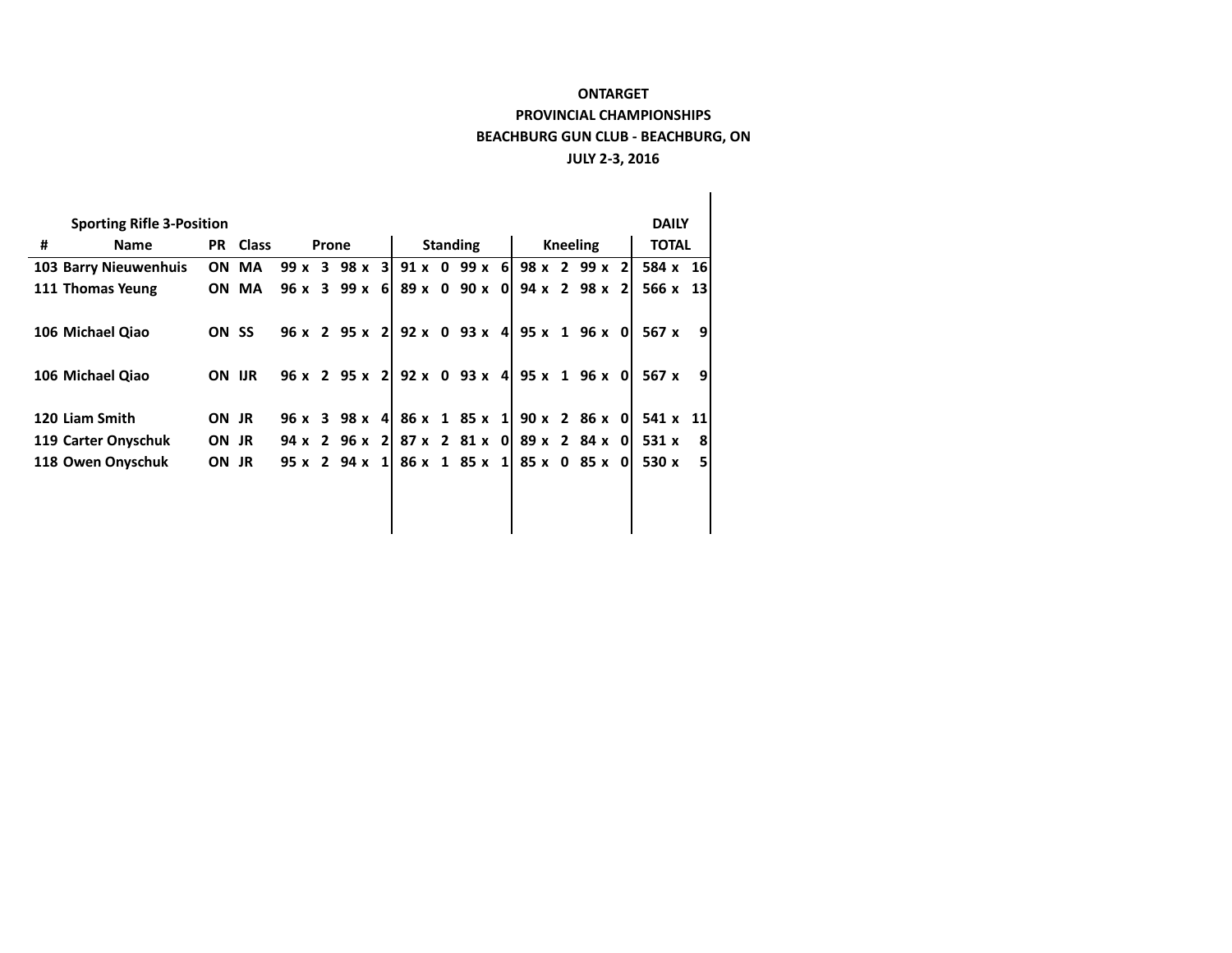|   | <b>Hunting Rifle Prone</b>   |           |              |      |                         |      |                         |                    |                         |         |                         |         |                 |      |                         | <b>RELAY</b> |   |
|---|------------------------------|-----------|--------------|------|-------------------------|------|-------------------------|--------------------|-------------------------|---------|-------------------------|---------|-----------------|------|-------------------------|--------------|---|
| # | <b>Name</b>                  | <b>PR</b> | <b>Class</b> | #1   |                         | #2   |                         | #3                 |                         | #4      |                         | #5      |                 | #6   |                         | <b>TOTAL</b> |   |
|   | 102 George Lee               | <b>ON</b> | <b>OP</b>    | 95 x | $\mathbf{1}$            | 97 x | 5 <sup>5</sup>          | 98<br>$\mathbf{x}$ |                         | 4 100 x |                         | 4 100 x | 6               | 99 x | 4                       | 589 x 24     |   |
|   | <b>103 Barry Nieuwenhuis</b> | <b>ON</b> | <b>OP</b>    | 96 x | $\mathbf{1}$            | 99 x | $\overline{\mathbf{3}}$ | 96 x               | $\overline{\mathbf{2}}$ | 98 x    | 4                       | 99 x    | $\overline{7}$  | 98 x | $\mathbf{3}$            | 586 x 20     |   |
|   | 109 Sufei Xu                 | ON        | <b>OP</b>    | 95 x | $\overline{\mathbf{4}}$ | 97 x | $\overline{2}$          | 99 x               | 6                       | 96 x    | 4                       | 95 x    | $\mathbf{3}$    | 100x | $\overline{4}$          | 582 x 23     |   |
|   | 111 Thomas Yeung             | <b>ON</b> | <b>OP</b>    | 95 x | $2^{\circ}$             | 94 x | $\mathbf{1}$            | $96x$ 3            |                         | 98 x 5  |                         | 98 x    | $6\overline{6}$ | 99 x | $\overline{4}$          | 580 x 21     |   |
|   | 108 George Sawicki           | <b>ON</b> | <b>OP</b>    | 98 x | 5 <sup>1</sup>          | 94 x | $\mathbf{1}$            | 95 x               | $\overline{\mathbf{3}}$ | 97x     | $\overline{\mathbf{2}}$ | 97x     | $6\overline{6}$ | 99 x | $\mathbf{3}$            | 580 x 20     |   |
|   | 105 Joe Qiao                 | <b>ON</b> | <b>OP</b>    | 94 x | $2^{\circ}$             | 92 x | $\mathbf{1}$            | 94 x               | $\mathbf{1}$            | 95 x    | $\overline{2}$          | 94 x    | $\overline{2}$  | 96 x | $\overline{\mathbf{4}}$ | 565 x 12     |   |
|   | 116 Don Baldwin              | <b>ON</b> | <b>OP</b>    | 99 x | 4                       | 94 x | 3                       | 91x                | $\mathbf 0$             | 90 x    | $\mathbf{1}$            | 83 x    | $\mathbf 0$     | 86 x | $\mathbf{1}$            | 543 x        | 9 |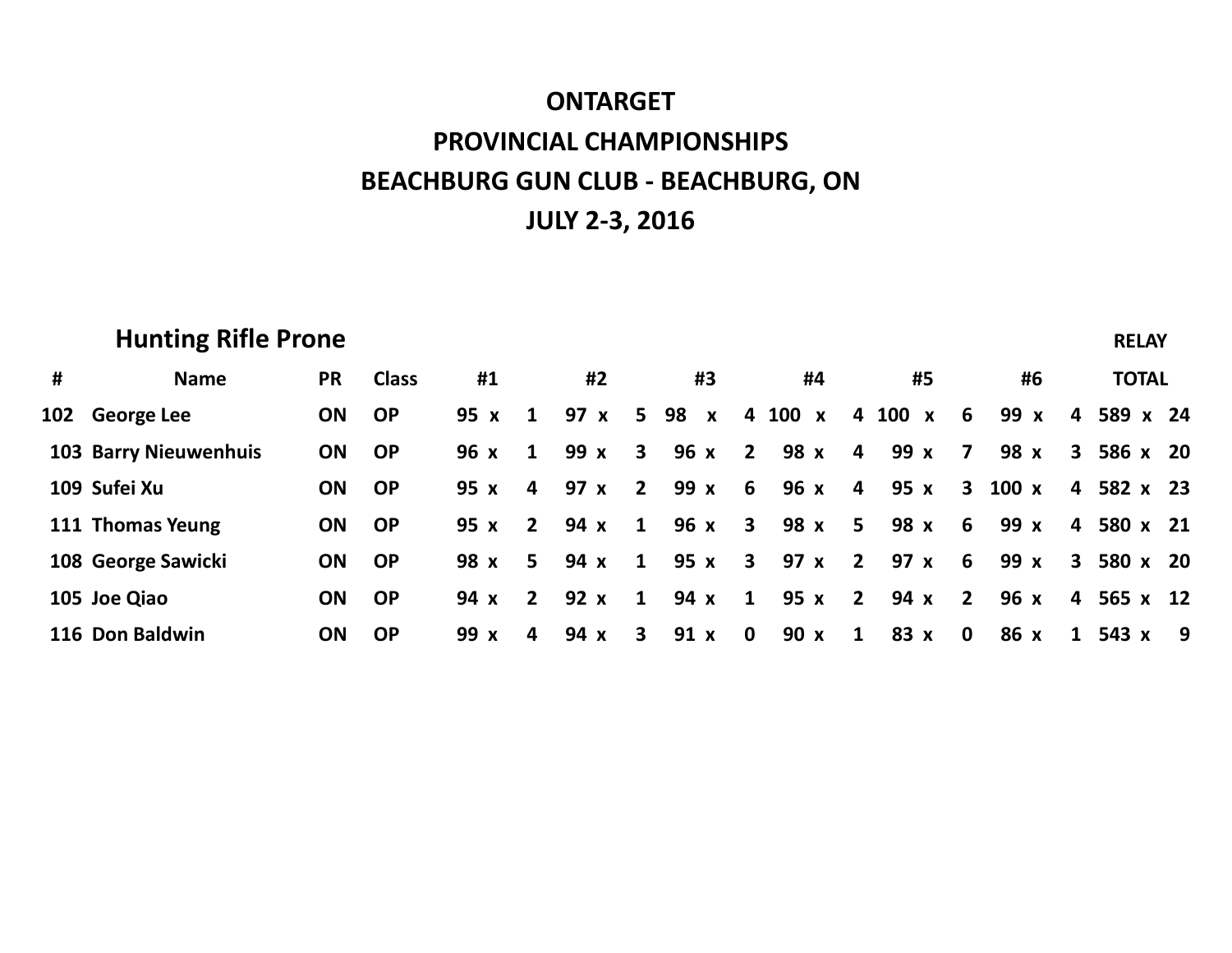| <b>ISSF 3-POSITION</b> |                         |           |              |                 |                 |                 |                 |              |           |              |     |                 |    |                 |    |              |
|------------------------|-------------------------|-----------|--------------|-----------------|-----------------|-----------------|-----------------|--------------|-----------|--------------|-----|-----------------|----|-----------------|----|--------------|
|                        |                         |           |              | <b>KNEELING</b> |                 | <b>KNEELING</b> |                 | <b>PRONE</b> |           | <b>PRONE</b> |     | <b>STANDING</b> |    | <b>STANDING</b> |    | 3 POS        |
| #                      | <b>Name</b>             | <b>PR</b> | <b>Class</b> | #1              | #2              | #3              | #4              | #5           | #6        | #1           | #2  | #3              | #4 | #5              | #6 | <b>TOTAL</b> |
| 104                    | <b>Michal Dugovic</b>   | ON        | MA           | 89              | 90 <sub>l</sub> | 93              | 94              | 98           | <b>96</b> | 99           | 98) | 93              | 91 | 89              | 91 | 1121         |
| 114                    | <b>Sharon Bowes</b>     | ΟN        | MA           | 98              | 95              | 94              | 96 <sub>1</sub> | 95           | 94        | 94           | 97  | 92              | 86 | 88              | 88 | 1117         |
| 117                    | <b>Chris Baldwin</b>    | ΟN        | MA           | 95              | 91              | 88              | 91              | 91           | 96        | 95           | 991 | 94              | 91 | 92              | 89 | 1112         |
| 115                    | <b>Shannon Westlake</b> | <b>ON</b> | MA           | 94              | 89 I            | 92              | 93 <sub>1</sub> | 91           | 95        | 96           | 96  | 92              | 90 | 90              | 87 | 1105         |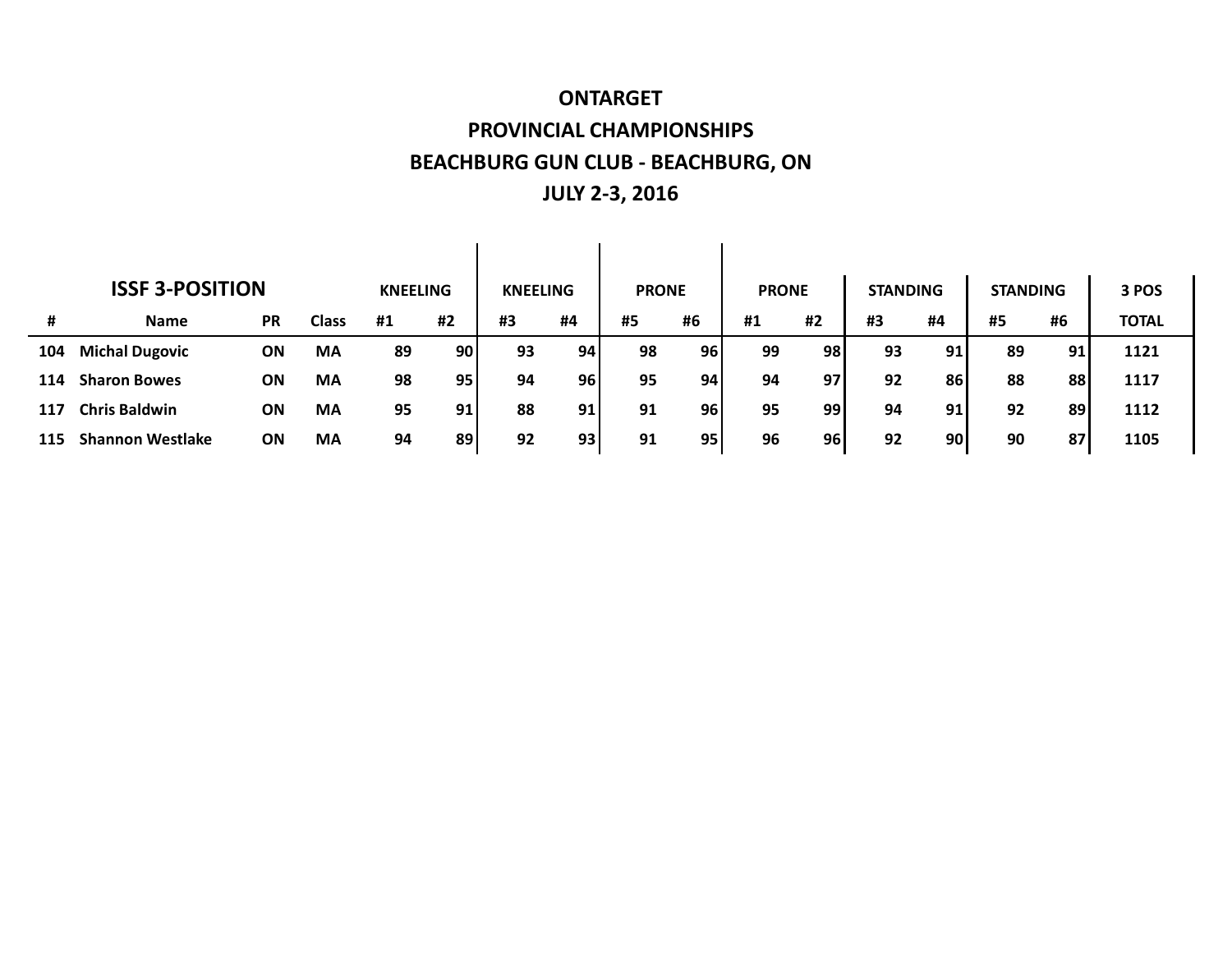|   | <b>ISSF 3-POSITION - WOMEN</b> | <b>PRONE</b> |           |    | <b>STANDING DAILY</b> |    |      |    |           |              |
|---|--------------------------------|--------------|-----------|----|-----------------------|----|------|----|-----------|--------------|
| # | <b>Name</b>                    |              | PR Class  | #1 | #2                    | #3 | #4   | #5 | #6        | <b>TOTAL</b> |
|   | 114 Sharon Bowes               | <b>ON</b>    | MA        | 98 | 95 l                  | 95 | 94   | 92 | 86        | 560          |
|   | 115 Shanon Westlake            | ON           | <b>MA</b> | 94 | 891                   | 91 | 95 l | 92 | <b>90</b> | <b>5511</b>  |